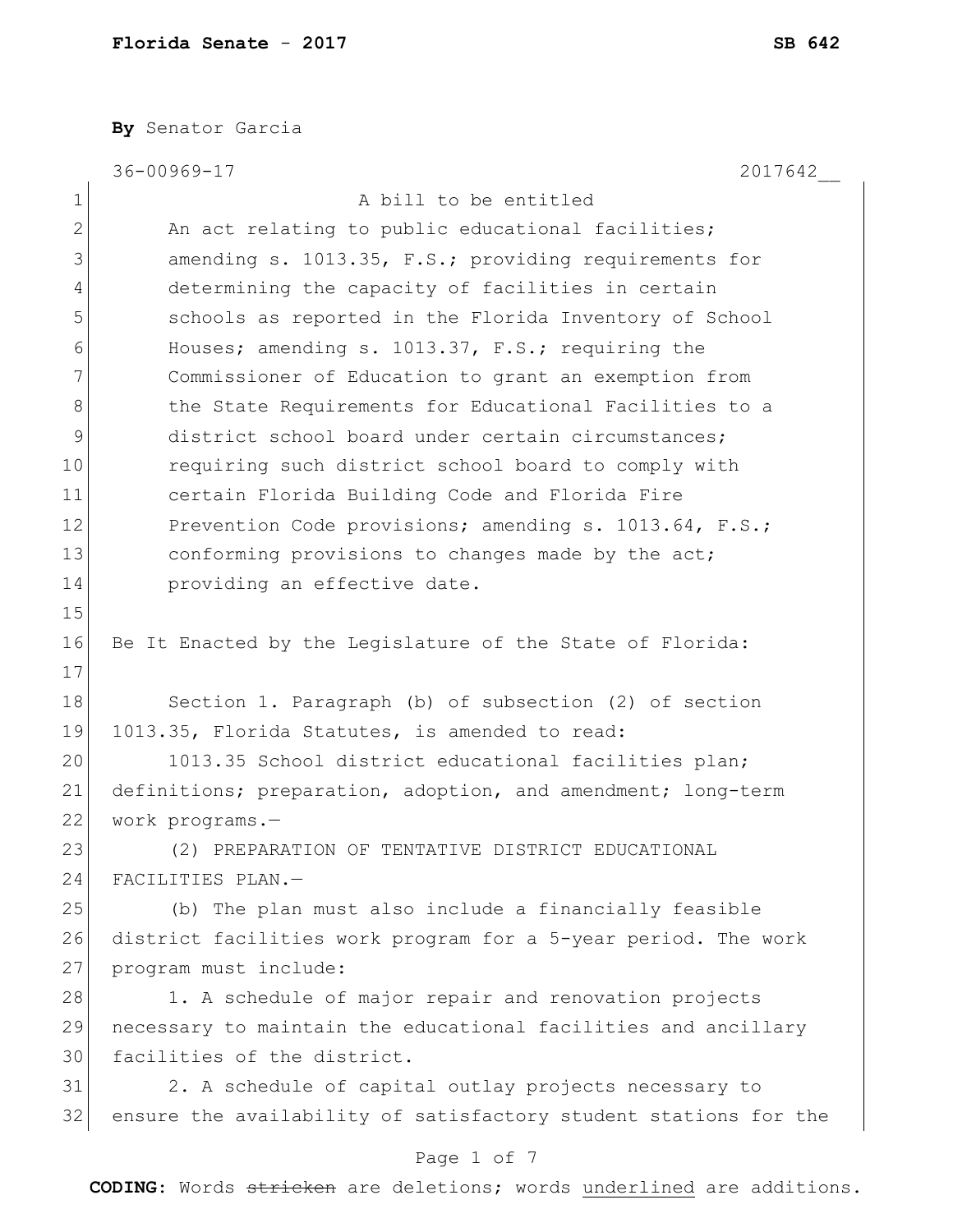```
36-00969-17 2017642__
33 projected student enrollment in K-12 programs. This schedule 
34 shall consider:
```
35 a. The locations, capacities, and planned utilization rates 36 of current educational facilities of the district. The capacity 37 of existing satisfactory facilities, as reported in the Florida 38 Inventory of School Houses, must be compared to the capital 39 outlay full-time-equivalent student enrollment as determined by 40 the department, including all enrollment used in the calculation 41 of the distribution formula in s. 1013.64. For purposes of 42 determining the capacity of school facilities, as reported in 43 the Florida Inventory of School Houses, a school containing 44 students in kindergarten through grade 5 is considered an 45 elementary school and a school containing students in grades 6 46 through 8 is considered a middle school.

47 b. The proposed locations of planned facilities, whether 48 those locations are consistent with the comprehensive plans of 49 all affected local governments, and recommendations for 50 infrastructure and other improvements to land adjacent to 51 existing facilities. The provisions of ss. 1013.33(6), (7), and 52 (8) and 1013.36 must be addressed for new facilities planned 53 within the first 3 years of the work plan, as appropriate.

54 c. Plans for the use and location of relocatable 55 facilities, leased facilities, and charter school facilities.

56 d. Plans for multitrack scheduling, grade level 57 organization, block scheduling, or other alternatives that 58 reduce the need for additional permanent student stations.

59 e. Information concerning average class size and 60 utilization rate by grade level within the district which will 61 result if the tentative district facilities work program is

#### Page 2 of 7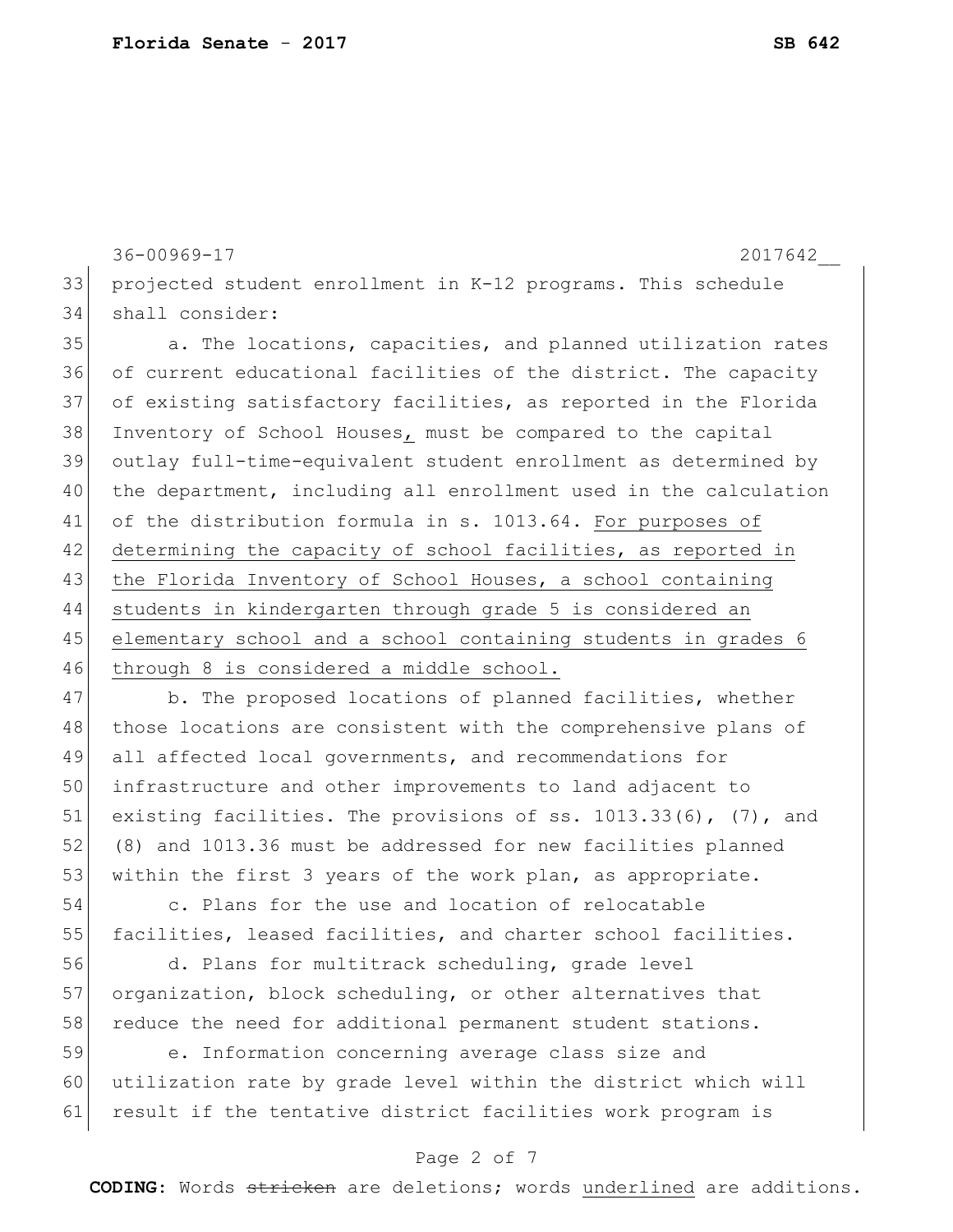36-00969-17 2017642\_\_

62 fully implemented.

63 f. The number and percentage of district students planned 64 to be educated in relocatable facilities during each year of the 65 tentative district facilities work program. For determining 66 future needs, student capacity may not be assigned to any 67 relocatable classroom that is scheduled for elimination or 68 replacement with a permanent educational facility in the current 69 year of the adopted district educational facilities plan and in 70 the district facilities work program adopted under this section. 71 Those relocatable classrooms clearly identified and scheduled 72 for replacement in a school-board-adopted, financially feasible, 73 5-year district facilities work program shall be counted at zero 74 capacity at the time the work program is adopted and approved by 75 the school board. However, if the district facilities work 76 program is changed and the relocatable classrooms are not 77 replaced as scheduled in the work program, the classrooms must 78 be reentered into the system and be counted at actual capacity. 79 Relocatable classrooms may not be perpetually added to the work 80 program or continually extended for purposes of circumventing 81 this section. All relocatable classrooms not identified and 82 scheduled for replacement, including those owned, lease-83 purchased, or leased by the school district, must be counted at 84 actual student capacity. The district educational facilities 85 plan must identify the number of relocatable student stations 86 scheduled for replacement during the 5-year survey period and 87 the total dollar amount needed for that replacement.

88 g. Plans for the closure of any school, including plans for 89 disposition of the facility or usage of facility space, and 90 anticipated revenues.

## Page 3 of 7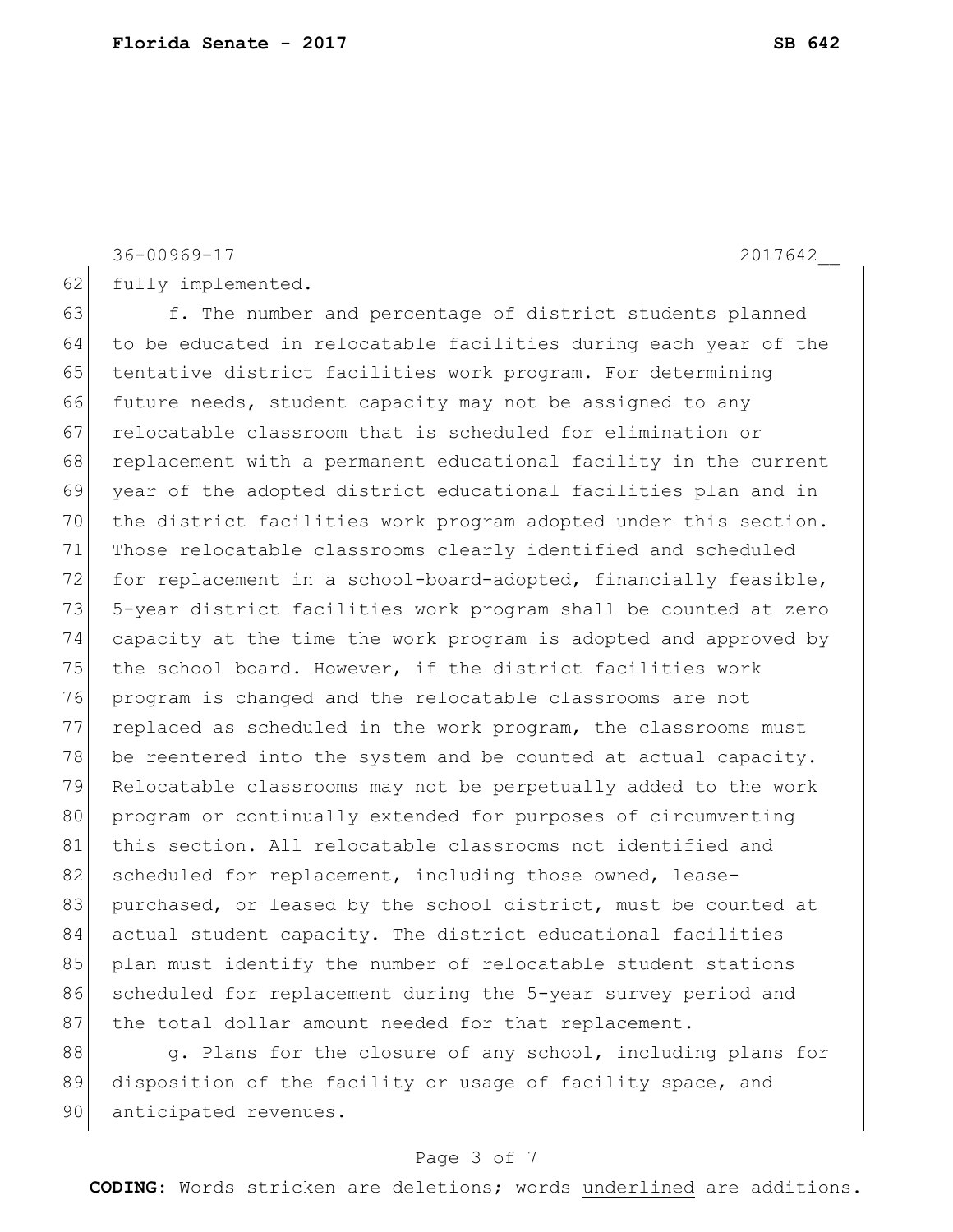```
36-00969-17 2017642__
91 h. Projects for which capital outlay and debt service funds
92 accruing under s. 9(d), Art. XII of the State Constitution are
93 to be used shall be identified separately in priority order on a
94 project priority list within the district facilities work
95 program.
96 3. The projected cost for each project identified in the 
97 district facilities work program. For proposed projects for new
98 student stations, a schedule shall be prepared comparing the
99 planned cost and square footage for each new student station, by
100 elementary, middle, and high school levels, to the low, average,
101 and high cost of facilities constructed throughout the state
102 during the most recent fiscal year for which data is available
103 from the Department of Education.
104 4. A schedule of estimated capital outlay revenues from
105 each currently approved source which is estimated to be 
106 available for expenditure on the projects included in the 
107 district facilities work program.
108 5. A schedule indicating which projects included in the
109 district facilities work program will be funded from current 
110 revenues projected in subparagraph 4.
111 6. A schedule of options for the generation of additional 
112 revenues by the district for expenditure on projects identified 
113 in the district facilities work program which are not funded 
114 under subparagraph 5. Additional anticipated revenues may 
115 include Classrooms First funds.
116 Section 2. Subsection (3) of section 1013.37, Florida
117 Statutes, is amended to read:
118 1013.37 State uniform building code for public educational
119 facilities construction.-
```
### Page 4 of 7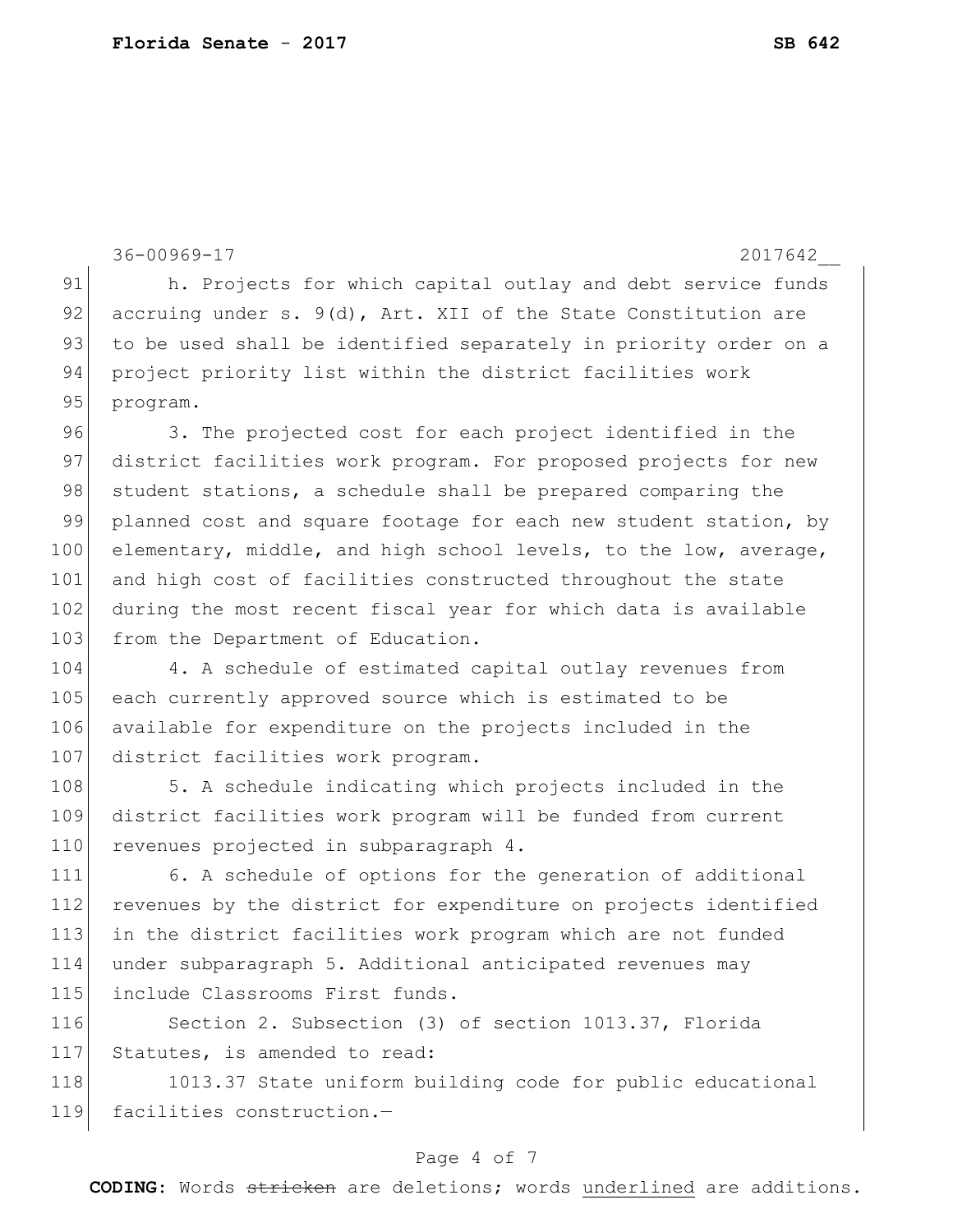36-00969-17 2017642\_\_ 120 (3) REVIEW PROCEDURE; EXEMPTION.-121 (a) The Commissioner of Education shall cooperate with the 122 Florida Building Commission in addressing all questions, 123 disputes, or interpretations involving the provisions of the 124 Florida Building Code which govern the construction of public 125 educational and ancillary facilities, and any objections to 126 decisions made by the inspectors or the department must be 127 submitted in writing. 128 (b) Upon request by a district school board, the 129 commissioner shall grant an exemption from the State 130 Requirements for Educational Facilities (SREF). A district 131 school board must provide a comprehensive cost-benefit analysis 132 along with its request for an exemption from the SREF. Any 133 district school board that is granted such exemption shall 134 continue to comply with applicable provisions of the Florida 135 Building Code and the Florida Fire Prevention Code which relate 136 to the construction, remodeling, and renovation of educational 137 facilities. 138 Section 3. Upon the expiration and reversion of the 139 amendments to section 1013.64, Florida Statutes, pursuant to 140 section 36 of chapter 2016-62, Laws of Florida, paragraph (a) of 141 subsection (3) of section 1013.64, Florida Statutes, is amended 142 to read: 143 1013.64 Funds for comprehensive educational plant needs; 144 construction cost maximums for school district capital 145 projects.—Allocations from the Public Education Capital Outlay 146 and Debt Service Trust Fund to the various boards for capital 147 outlay projects shall be determined as follows: 148 (3) (a) Each district school board shall receive an amount

### Page 5 of 7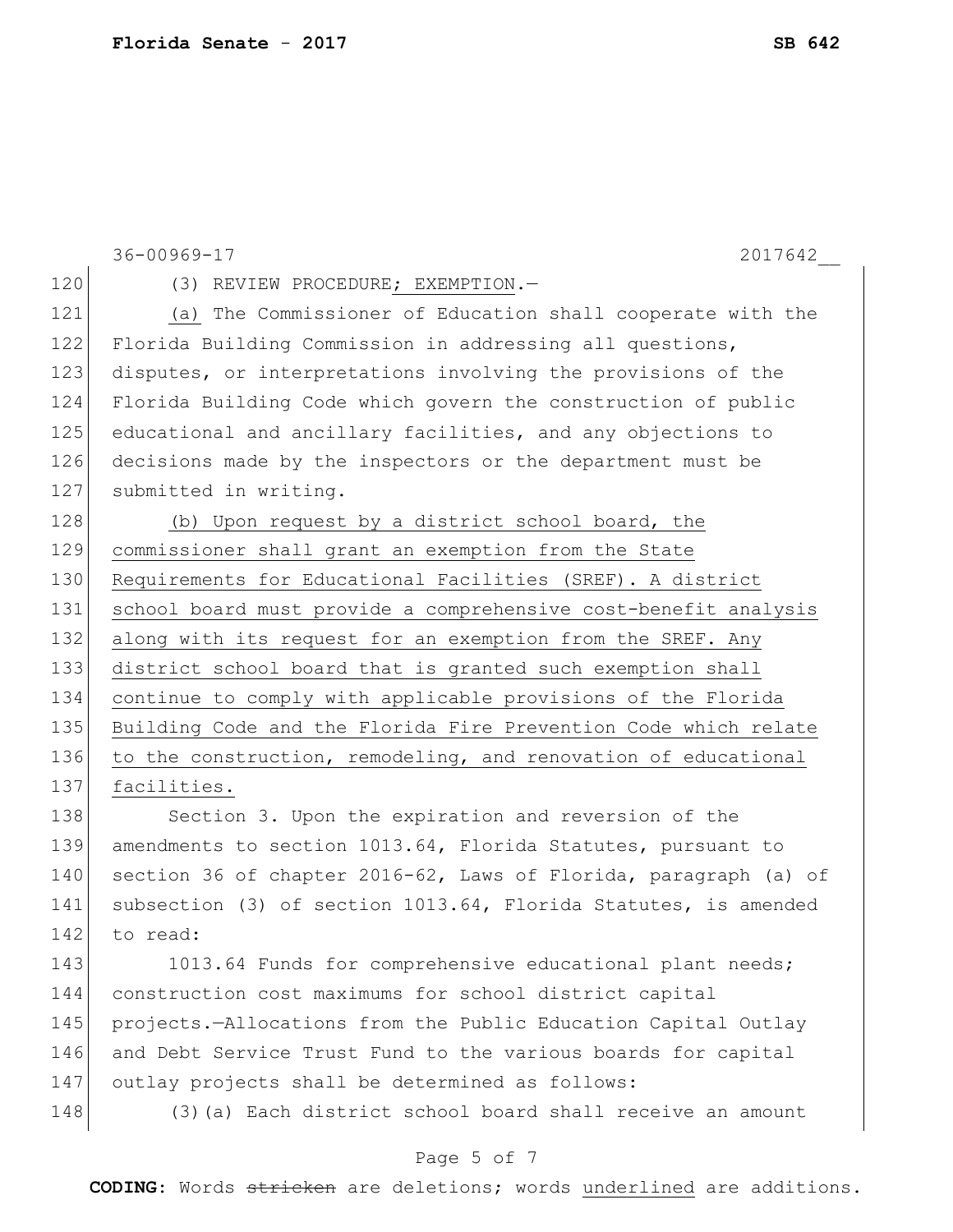| 149 |                                                                  |
|-----|------------------------------------------------------------------|
|     | from the Public Education Capital Outlay and Debt Service Trust  |
| 150 | Fund to be calculated by computing the capital outlay full-time  |
| 151 | equivalent membership as determined by the department. Such      |
| 152 | membership must include, but is not limited to:                  |
| 153 | 1. K-12 students for whom the school district provides the       |
| 154 | educational facility, except hospital- and homebound part-time   |
| 155 | students; and                                                    |
| 156 | 2. Students who are career education students, and adult         |
| 157 | disabled students and who are enrolled in school district career |
| 158 | centers. The capital outlay full-time equivalent membership      |
| 159 | shall be determined for kindergarten through the 12th grade and  |
| 160 | for career centers by averaging the unweighted full-time         |
| 161 | equivalent student membership for the second and third surveys   |
| 162 | and comparing the results on a school-by-school basis with the   |
| 163 | Florida Inventory for School Houses. For purposes of determining |
| 164 | the capacity of school facilities, as reported in the Florida    |
| 165 | Inventory of School Houses, a school containing students in      |
| 166 | kindergarten through grade 5 is considered an elementary school  |
| 167 | and a school containing students in grades 6 through 8 is        |
| 168 | considered a middle school. The capital outlay full-time         |
| 169 | equivalent membership by grade level organization shall be used  |
| 170 | in making the following calculations: The capital outlay full-   |
| 171 | time equivalent membership by grade level organization for the   |
| 172 | 4th prior year must be used to compute the base-year allocation. |
| 173 | The capital outlay full-time equivalent membership by grade-     |
| 174 | level organization for the prior year must be used to compute    |
| 175 | the growth over the highest of the 3 years preceding the prior   |
| 176 | year. From the total amount appropriated by the Legislature      |
| 177 | pursuant to this subsection, 40 percent shall be allocated among |

# Page 6 of 7